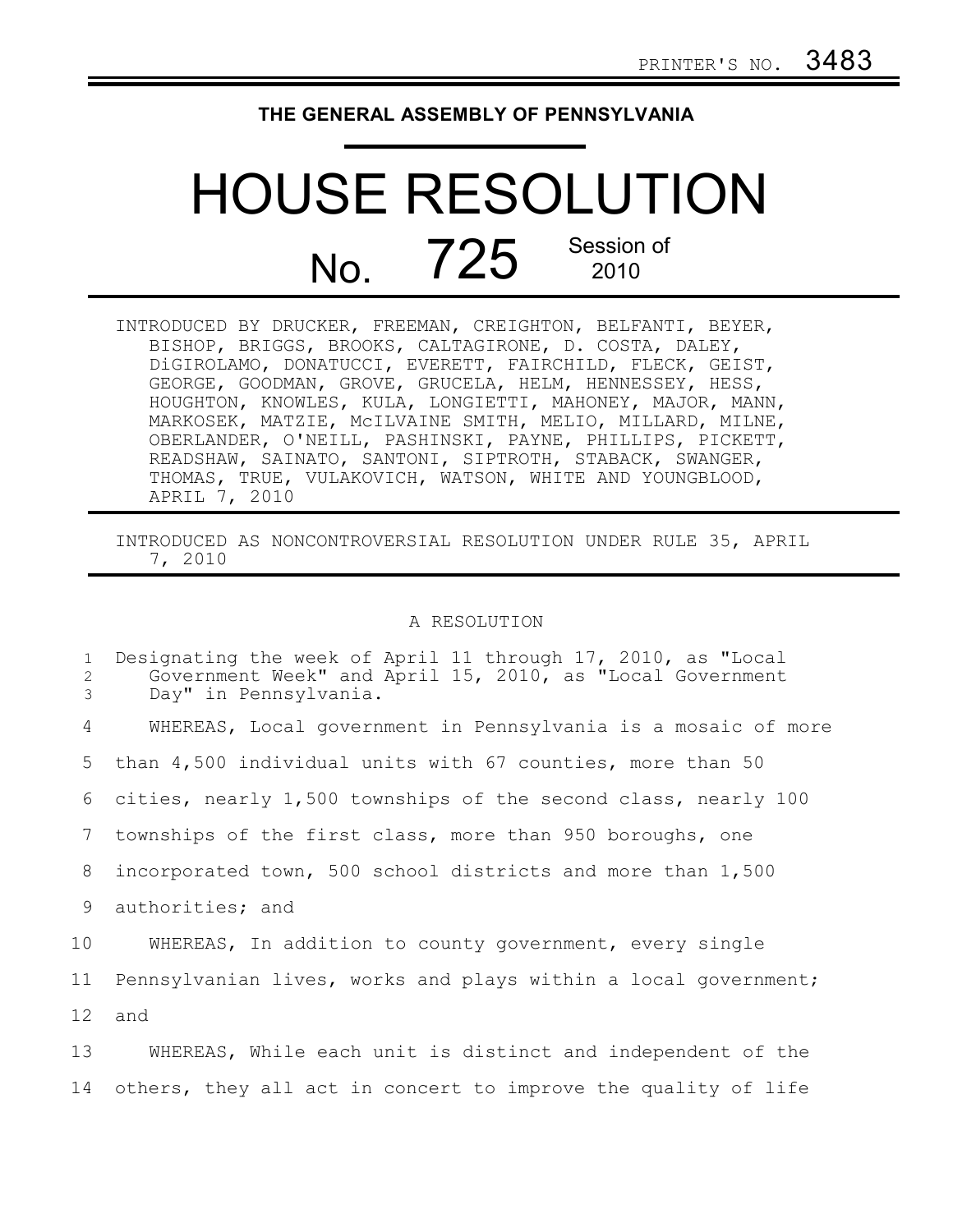of the more than 12 million residents of this Commonwealth; and WHEREAS, Pennsylvania local government is the epitome of a "grassroots" operation and most local government elected officials are ordinary citizens who choose to serve their community; and 1 2 3 4 5

WHEREAS, Government service is not their full-time profession or occupation; instead they may be farmers, doctors, steel workers, teachers or local business owners; and WHEREAS, These dedicated individuals bring new ways of tackling old problems and fresh approaches to local government issues from other areas of their life and, through time and experience, develop expertise in both government administration and an intimate knowledge of the unique needs of their communities; and 6 7 8 9 10 11 12 13 14

WHEREAS, This "citizen-official" is the backbone of local government in Pennsylvania and local government is the foundation of the American system of democracy; and WHEREAS, On a daily basis, they serve on the front lines of the vast majority of interactions between citizens and their government and are responsible for providing a staggering number of public services directly to Commonwealth residents; and WHEREAS, The scope of these municipal functions and responsibilities is broad and includes, among other things, police protection, parking and traffic control, maintenance of local streets and roads, water supply, sewage collection and treatment, local planning and zoning, parks and recreation, garbage collection, health services, libraries, schools, licensing of businesses and code enforcement; and WHEREAS, While local government elected officials are at the heart of community activity and in a unique position to get many 15 16 17 18 19 20 21 22 23 24 25 26 27 28 29 30

20100HR0725PN3483 - 2 -